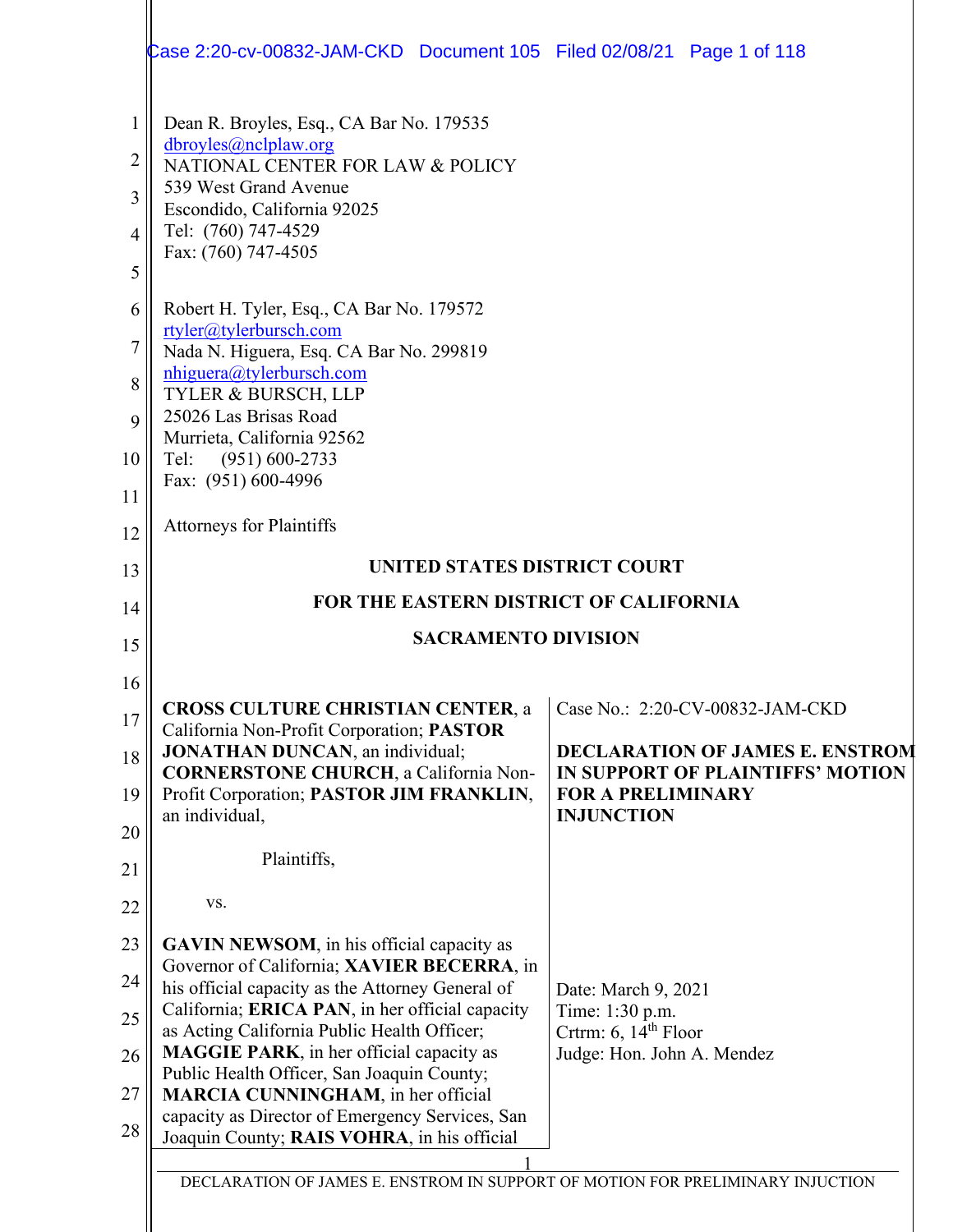# Case 2:20-cv-00832-JAM-CKD Document 105 Filed 02/08/21 Page 2 of 118

1 2 3 capacity as Interim Health Officer, Fresno County; **DAVID POMAVILLE**, in his official Capacity as Director of Department of Public Health, Fresno County Defendants.

I, Dr. James E. Enstrom, declare as follows:

5 6 7 8 9 I am a resident of Los Angeles, California. I am 77 years old and I am otherwise competent to render this declaration. I submit this declaration in support of Plaintiffs Cornerstone Church and Cross Culture Christian Center in support of their Motion for a Preliminary Injunction. I have personal knowledge of the matters set forth below and could and would testify competently to them if called upon to do so.

10

4

#### **Professional Background**

11 12 13 14 15 16 17 18 19 20 21 1. I am a Retired Research Professor (Epidemiology) at University of California, Los Angeles and I have conducted epidemiologic research at UCLA since 1973 [\(https://www.linkedin.com/in/james-enstrom-05953010/\)](https://www.linkedin.com/in/james-enstrom-05953010/) . I have a 1970 PhD in physics from Stanford University under the direction of Nobel Laureate Melvin Schwartz [\(https://www.nobelprize.org/prizes/physics/1988/schwartz/biographical/\)](https://www.nobelprize.org/prizes/physics/1988/schwartz/biographical/) and a 1976 MPH and Postdoctoral Certificate in epidemiology from UCLA under the direction of renowned California public health leader Lester Breslow [\(https://www.nytimes.com/2012/04/15/health/lester-breslow](https://www.nytimes.com/2012/04/15/health/lester-breslow-who-tied-good-habits-to-longevity-dies-at-97.html)[who-tied-good-habits-to-longevity-dies-at-97.html\)](https://www.nytimes.com/2012/04/15/health/lester-breslow-who-tied-good-habits-to-longevity-dies-at-97.html). Since 2005 I have been President of the Scientific Integrity Institute, which I established to address research integrity in epidemiology [\(http://scientificintegrityinstitute.org/\)](http://scientificintegrityinstitute.org/). I have been a founding Fellow of the American College of Epidemiology since 1981 [\(http://www.scientificintegrityinstitute.org/ACE080181.pdf\)](http://scientificintegrityinstitute.org/ACE080181.pdf) and I have been a biographee in Who's Who in America since 1990 [\(http://scientificintegrityinstitute.org/WWAEnstrom090110.pdf\)](http://scientificintegrityinstitute.org/WWAEnstrom090110.pdf).

22

23 24 25 26 27 28 2. I have published about 50 peer-reviewed articles on epidemiology, physics, and scientific integrity. My epidemiologic research has focused on the relationship of lifestyle and environmental factors to chronic diseases and longevity and I have made several groundbreaking findings. I have published on the health benefits of religiosity and church attendance since 1974 [\(http://scientificintegrityinstitute.org/MormonWP111874.pdf\)](http://scientificintegrityinstitute.org/MormonWP111874.pdf). A true and correct copy of my 2021 Summary CV is attached hereto and is incorporated herein by reference (EXHIBIT 1). During 1974- 1989 I received front-page newspaper publicity regarding my evidence that religiously active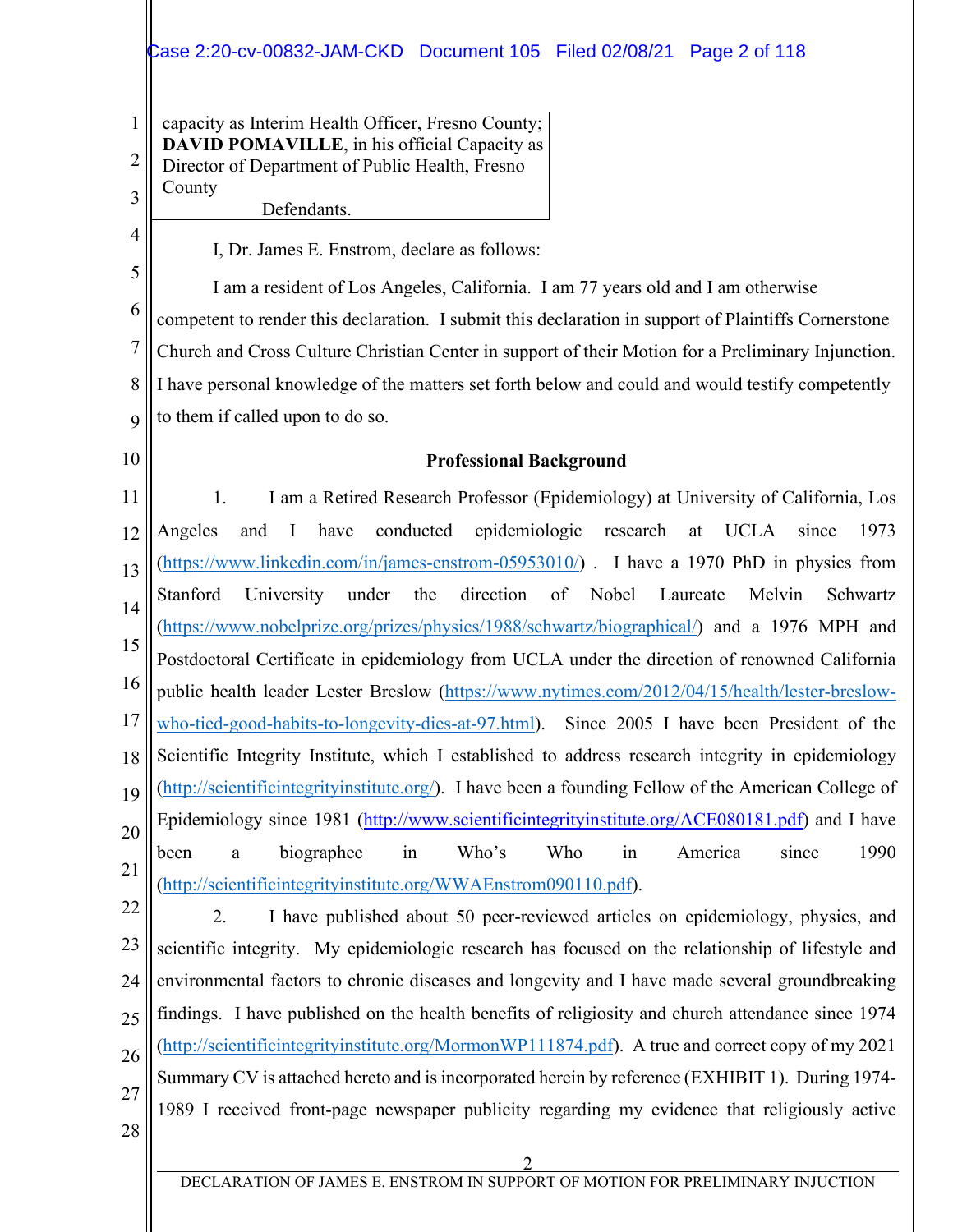1 2 California Mormons have greatly reduced cancer and total death rates and increased longevity (EXHIBIT 2).

3 4 5 6 7 8 9 10 3. Because the current COVID-19 lockdowns of churches in California do not consider the many documented health benefits of regular church attendance, my October 16, 2020 Daily Signal OpEd "Ending California's Lockdown on Churches Is Compatible With Science and Good Health" [\(https://www.dailysignal.com/2020/10/16/ending-californias-lockdown-on-churches-is](https://www.dailysignal.com/2020/10/16/ending-californias-lockdown-on-churches-is-compatible-with-science-and-good-health/)[compatible-with-science-and-good-health/\)](https://www.dailysignal.com/2020/10/16/ending-californias-lockdown-on-churches-is-compatible-with-science-and-good-health/) makes the case that there is net public health benefit if churches are reopened. For instance, the health benefit of reduced total mortality rate among regular church attenders in California is described in the 2008 Enstrom-Breslow Preventive Medicine article [\(http://www.scientificintegrityinstitute.org/PM2008.pdf\)](http://www.scientificintegrityinstitute.org/PM2008.pdf) and in the 1997 American Journal of Public Health article [\(https://pubmed.ncbi.nlm.nih.gov/9224176/\)](https://pubmed.ncbi.nlm.nih.gov/9224176/) by UCSF Professor William Strawbridge (EXHIBIT 3).

#### **Summary of Opinions**

11

12

13 14 15 16 4. The Plaintiffs in this case contacted me about providing expert testimony regarding the public health benefits of the Plaintiff churches holding in-person church services, and I agreed to provide a declaration based on my professional epidemiologic expertise on these matters. I am not taking any personal payments for my COVID-19 related work, so my work on this declaration is pro-bono, and I am not a party to this case.

17 18 19 20 21 22 23 24 5. I am including herein expert evidence from my colleague Duke University Professor Harold G. Koenig, MD [\(https://spiritualityandhealth.duke.edu/index.php/harold-g-koenig-m-d\)](https://spiritualityandhealth.duke.edu/index.php/harold-g-koenig-m-d). He is Professor of Psychiatry & Behavioral Sciences and Associate Professor of Medicine and Director, Center for Spirituality, Theology and Health at the Duke University Medical Center, Durham, North Carolina. Professor Koenig is arguably the world's leading expert on the relationship between religion and health and we agree on the evidence supporting health benefits of regular church attendance. I have attached relevant pages from Professor Koenig's 105-page CV (EXHIBIT 4) and his full CV can be accessed at this Duke University link: [\(https://spiritualityandhealth.duke.edu/images/pdfs/Koenig\\_Full\\_CV.pdf\)](https://spiritualityandhealth.duke.edu/images/pdfs/Koenig_Full_CV.pdf).

25 26 27 28 6. In order to expedite my declaration, Dr. Koenig has provided me with much relevant evidence that I have included in the attached exhibits and summarized below. He has provided this evidence on a pro-bono basis and he is cooperating with me in lieu of his own expert testimony from North Carolina. Both Professor Koenig and I are native Californians and we want the strong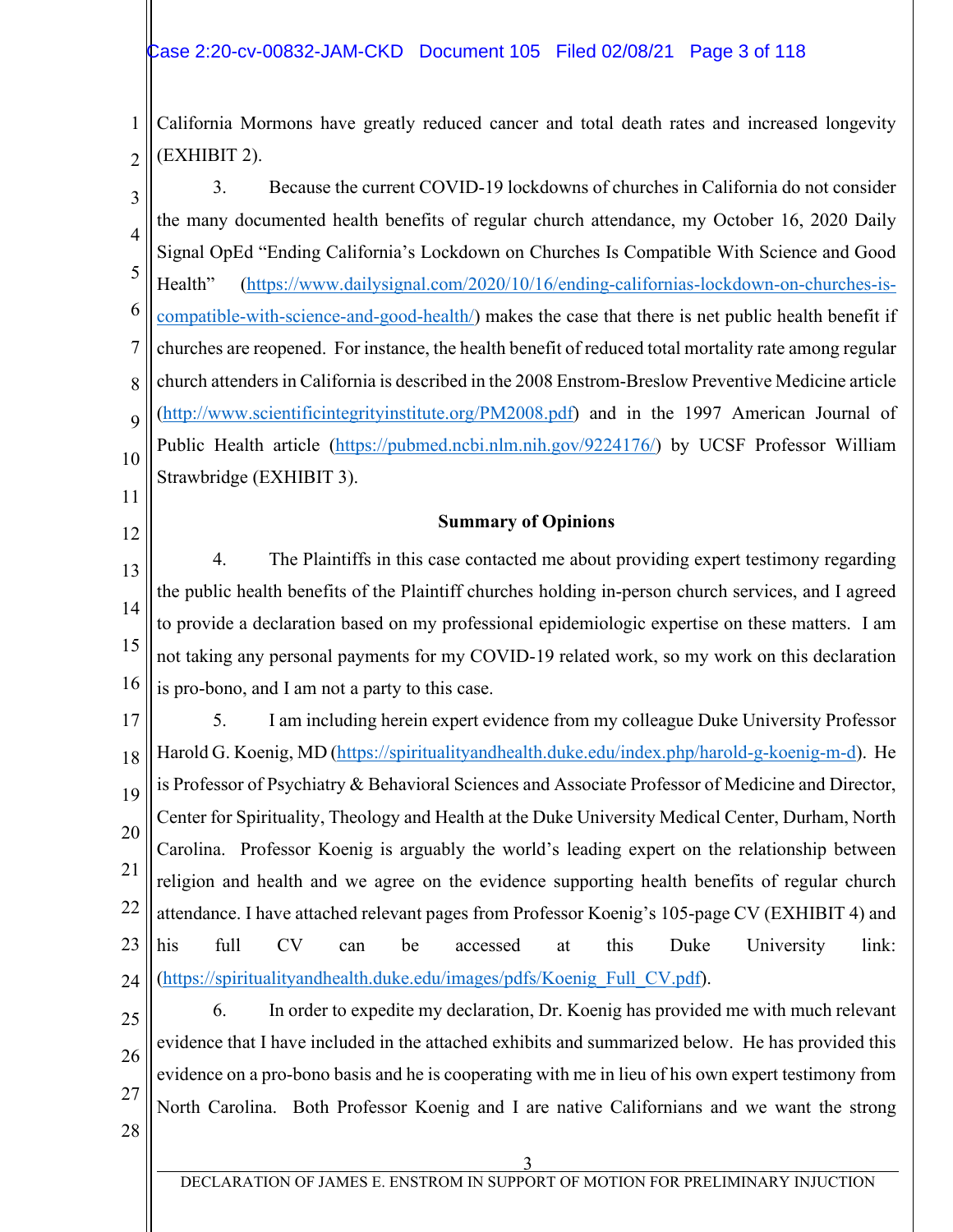1 2 evidence that supports the many benefits of traditional indoor church services in California to be fully considered in the reassessment of church lockdowns.

3 4 5 6 7 8 9 10 11 12 **7.** I have attached Dr. Koenig's August 18, 2020 Expert Assessment "Why Churches Should Not Be Closed during COVID-19: The Health Benefits of Attending In-person Indoor Religious Services" (EXHIBIT 5). Also, I have attached his 2012 ISRN Psychiatry Review Article "Religion, Spirituality, and Health: The Research and Clinical Implications" (Koenig 2012: [https://www.hindawi.com/journals/isrn/2012/278730/\)](https://www.hindawi.com/journals/isrn/2012/278730/) (EXHIBIT 6). His review article, which includes 601 references from peer-reviewed sources, cites the two articles, Enstrom-Breslow 2008 (reference 562) and Strawbridge 1997 (reference 295), that I cited in EXHIBIT 3. A comprehensive assessment of all current evidence is contained in the forthcoming (2021) third edition of his "Handbook of Religion and Health," which was originally published in 2001 [\(https://www.amazon.com/Handbook-Religion-Health-Harold-Koenig/dp/0195335953\)](https://www.amazon.com/Handbook-Religion-Health-Harold-Koenig/dp/0195335953). This Handbook is among the most important of his approximately 40 books. Dr. Koenig and I agree on the evidence in his Expert Assessment, which I summarize below.

13

# **Summary of Evidence on Benefits of Regular In-person Church Attendance**

14 15 16 17 18 19 20 21 22 23 24 8. A massive and growing body of peer-reviewed scientific research literature has accumulated over the past 50 years, particularly the past 30 years, showing that regularly attending in-person indoor religious services is associated with better mental health, better social health, better behavioral health, and better physical health (Koenig 2012: https://www<u>.hindawi.com/journals/isrn/2012/278730/</u> and Chen et al. 2021: [https://pubmed.ncbi.nlm.nih.gov/32793951/\)](https://pubmed.ncbi.nlm.nih.gov/32793951/). Unfortunately, this evidence has been ignored by the California public health officials who have locked down indoor church services in California based on assumed but unverified risks of COVID-19 among church attenders. The mental, social, behavioral and physical health of people in California is very likely being adversely affected because in-person indoor religious services have not been allowed during the COVID-19 pandemic. A strong case can be made that the adverse health effects due to church closures are substantially greater than the assumed health benefit of reducing the spread of the coronavirus as a result of church closures. **Mental Health Benefits**

25

#### 26 27 28 9. Frequent attendance at in-person indoor religious services is known to be associated with less depression, lower anxiety, lower suicide rates, less unhealthy alcohol use, less illicit drug use, and greater well-being in hundreds of systematic quantitative research studies (VanderWeele et al. 2017: [https://pubmed.ncbi.nlm.nih.gov/27367927/;](https://pubmed.ncbi.nlm.nih.gov/27367927/) Koenig 2018:

4 DECLARATION OF JAMES E. ENSTROM IN SUPPORT OF MOTION FOR PRELIMINARY INJUCTION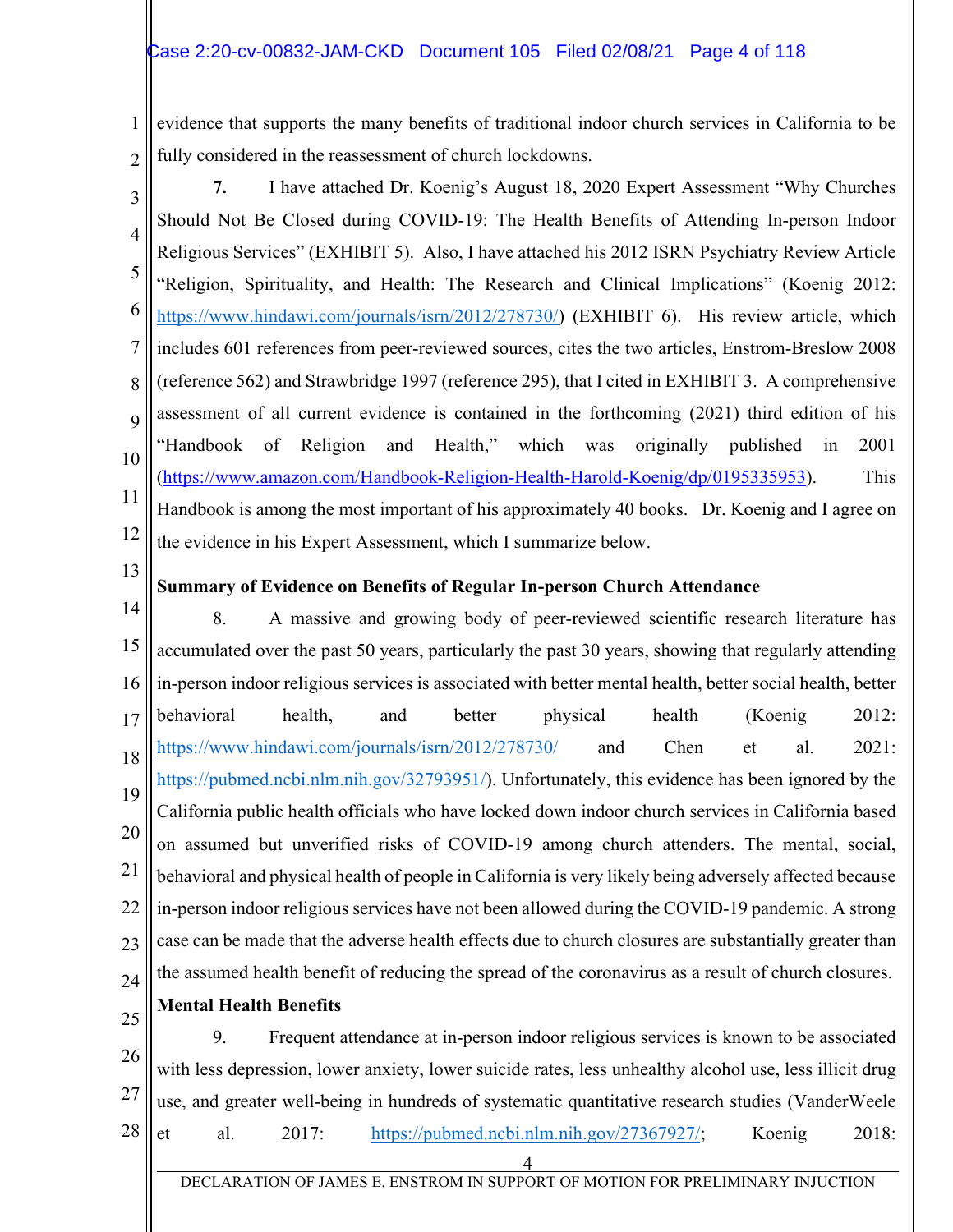### Case 2:20-cv-00832-JAM-CKD Document 105 Filed 02/08/21 Page 5 of 118

1 2 3 [https://www.elsevier.com/books/religion-and-mental-health/koenig/978-0-12-811282-3;](https://www.elsevier.com/books/religion-and-mental-health/koenig/978-0-12-811282-3) Koenig et al. 2020: [https://doi.org/10.1192/bja.2019.81\)](https://doi.org/10.1192/bja.2019.81). Several of these studies that have been specifically conducted in California (Strawbridge et al. 2001: [https://pubmed.ncbi.nlm.nih.gov/11302358/\)](https://pubmed.ncbi.nlm.nih.gov/11302358/). **Social Benefits**

4

5 6 7 8 9 10 11 10. Frequent attendance at indoor in-person religious services is associated with and predicts greater social support (emotional and instrumental), less social isolation, and lower rates of loneliness (Koenig et al. 2012: [https://www.amazon.com/Handbook-Religion-Health-Harold-](https://www.amazon.com/Handbook-Religion-Health-Harold-Koenig/dp/0195335953)[Koenig/dp/0195335953\)](https://www.amazon.com/Handbook-Religion-Health-Harold-Koenig/dp/0195335953). Social isolation has become a serious problem during the COVID-19 pandemic due to stay-at-home orders, and has emotional and physical health consequences (Leigh-Hunt et al. 2017: [https://pubmed.ncbi.nlm.nih.gov/28915435/\)](https://pubmed.ncbi.nlm.nih.gov/28915435/). Religious attendance is associated with greater marital stability, healthier family life, and less adverse child experiences, all of which provide a buffer against societal stressors that adversely affect immune functions, thereby lowering risk of infection (Brown and Brown 2015: [https://pubmed.ncbi.nlm.nih.gov/25907371/\)](https://pubmed.ncbi.nlm.nih.gov/25907371/).

12 **Behavioral Benefits**

13 14 15 16 17 18 11. Frequent attendance at indoor in-person religious services is associated with less cigarette smoking, greater physical activity and exercise, and improved diet. Each of these factors is related to a lower risk of developing COVID-19, since cigarette smoking, a sedentary lifestyle, and poor diet increase that risk (by causing underlying health conditions) (Koenig et al. 2012: [https://www.hindawi.com/journals/isrn/2012/278730/\)](https://www.hindawi.com/journals/isrn/2012/278730/). Involvement in religious services also helps to form moral standards and behaviors that have positive effects on the next generation (Chen and VanderWeele 2018: [https://pubmed.ncbi.nlm.nih.gov/30215663/\)](https://pubmed.ncbi.nlm.nih.gov/30215663/).

19

## **Physical Health Benefits**

20 21 22 23 24 25 26 27 12. Of all indicators of religious involvement, frequent in-person indoor attendance at religious services is by far the strongest predictor of physical health. Frequency of religious attendance is associated with better physical health, greater longevity and lower all-cause mortality based on multiple longitudinal studies (Chen et al. 2021: [https://pubmed.ncbi.nlm.nih.gov/32793951/\)](https://pubmed.ncbi.nlm.nih.gov/32793951/). For instance, the previously cited California prospective studies found regular religious attendance was associated with significantly longer survival in follow-up periods of at least 25 years (Strawbridge et al. 1997: <https://pubmed.ncbi.nlm.nih.gov/9224176/> and Enstrom 2008: [http://www.scientificintegrityinstitute.org/PM2008.pdf\)](http://www.scientificintegrityinstitute.org/PM2008.pdf).

28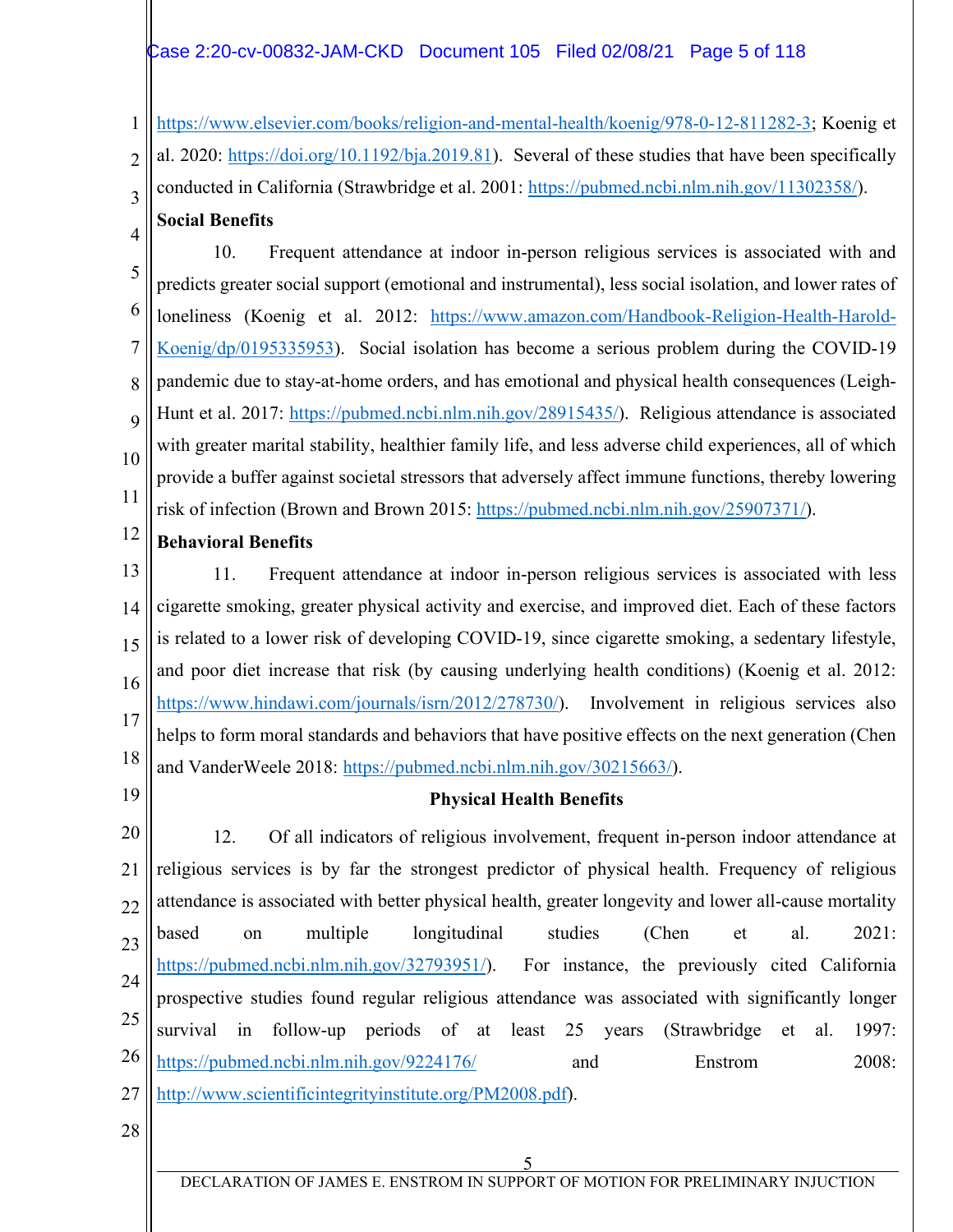1

#### **Religion and Immune Functioning**

2 3 4 5 6 7 13. A healthy functioning immune system is the only thing that stands between a person, becoming infected by the coronavirus, and the development of COVID-19. The immune system is closely connected with a person's emotional, social, and behavioral health (Brown et al. 2020: [https://pubmed.ncbi.nlm.nih.gov/32140685/\)](https://pubmed.ncbi.nlm.nih.gov/32140685/). Many systematic scientific studies have now reported a positive association between religious involvement and indicators of healthy immune function (Koenig et al. 1997: [https://pubmed.ncbi.nlm.nih.gov/9565726/;](https://pubmed.ncbi.nlm.nih.gov/9565726/) Lutgendorf et al. 2004: [https://pubmed.ncbi.nlm.nih.gov/15367066/\)](https://pubmed.ncbi.nlm.nih.gov/15367066/).

#### 8 **Religion and Susceptibility to Infection**

9 10 11 12 13 14 14. Religious involvement, particularly attendance at in-person indoor religious services, has been shown to be associated with a lower risk of viral infection and a lower concentration of viruses in blood among vulnerable persons (Ironson 2006: [https://pubmed.ncbi.nlm.nih.gov/17083503/;](https://pubmed.ncbi.nlm.nih.gov/17083503/) Krause 2019: [https://pubmed.ncbi.nlm.nih.gov/31227980/\)](https://pubmed.ncbi.nlm.nih.gov/31227980/). Research shows that those with compromised immune systems experience better immune function if they engage in religious activity (Callen et al. 2011: [https://pubmed.ncbi.nlm.nih.gov/21053840/\)](https://pubmed.ncbi.nlm.nih.gov/21053840/).

15

#### **The Uniqueness of Religious Gatherings**

16 17 18 19 20 15. The mental, social, behavioral, and physical health benefits of religious gatherings go far beyond those from other types of social involvement (Idler et al. 2009: [https://pubmed.ncbi.nlm.nih.gov/19214241/\)](https://pubmed.ncbi.nlm.nih.gov/19214241/). Attending religious services provides more than simply social interaction. Although social interaction is important, it pales in comparison to what happens during in-person indoor religious services. The religious nature of the gatherings appears to be the key factor.

21

#### **Low COVID-19 Risk from Regular Indoor Church Services**

22 23 24 25 26 27 28 16. No detailed and accurate survey has been done of COVID-19 cases, hospitalizations, and deaths that are attributable to indoor church services in California. However, the December 11, 2020 New York State Contract Tracing Report found that in New York, religious activities accounted for only 0.69% of identified COVID-19 cases, while household/social gatherings accounted for 73.84% of the COVID-19 cases, as shown in the table below (Butler 2020: [https://ithacavoice.com/2020/12/state-releases-first-covid-19-contact-tracing-data-emphasizing](https://ithacavoice.com/2020/12/state-releases-first-covid-19-contact-tracing-data-emphasizing-household-gathering-problems/)[household-gathering-problems/\)](https://ithacavoice.com/2020/12/state-releases-first-covid-19-contact-tracing-data-emphasizing-household-gathering-problems/). Since New York permitted indoor church services, the small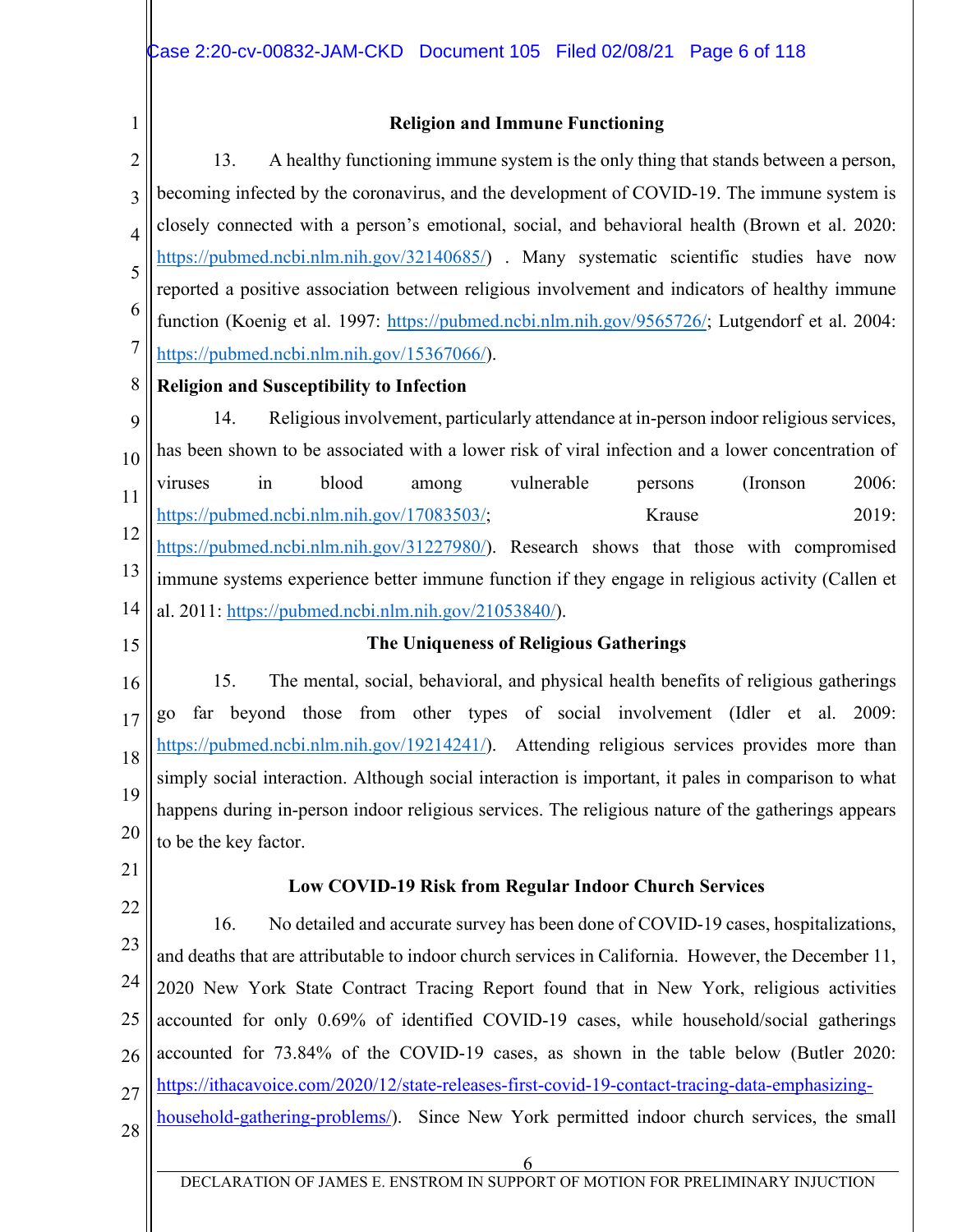### Case 2:20-cv-00832-JAM-CKD Document 105 Filed 02/08/21 Page 7 of 118

1 2 3 4 5 fraction of cases attributable to religious activities represents a reasonable estimate of the very small impact of indoor religious services on COVID-19 spread in California. Until there is reliable evidence to the contrary, the potential health risks from COVID-19 cases, hospitalizations, and deaths attributable to indoor church attendance can be assumed to be **much smaller** than the wellestablished health benefits of indoor church attendance, as summarized above.



#### **Conclusions and Recommendations**

16 17 18 19 20 21 22 23 24 25 17. It is well established that regular in-person at indoor religious services enhances immune functioning, lowers risk of infection, and improves mental, social, behavioral, and physical health. Furthermore, recent research confirms that there is an extremely low risk (.69%) of contracting the virus during religious services compared to the transmission risk of other activities. Therefore, the health benefits of indoor church services far outweigh the health risk of contracting the coronavirus. Even if infected with the virus, it is highly likely that the physical consequences (severity of symptoms, hospitalization, ICU admittance, long-term complications, and death) will be much lower for those who are frequent attendees at religious services, compared to those who are prevented from attending such services by the orders of state and local health officials. Therefore, an objective assessment of the health benefits versus the health risks favors indoor church attendance.

26 27 18. Whether the same health benefits of regular in-person indoor religious service attendance are conferred by worshiping remotely via streaming over the internet or by gathering for

28

6

7

8

9

10

11

12

13

14

15